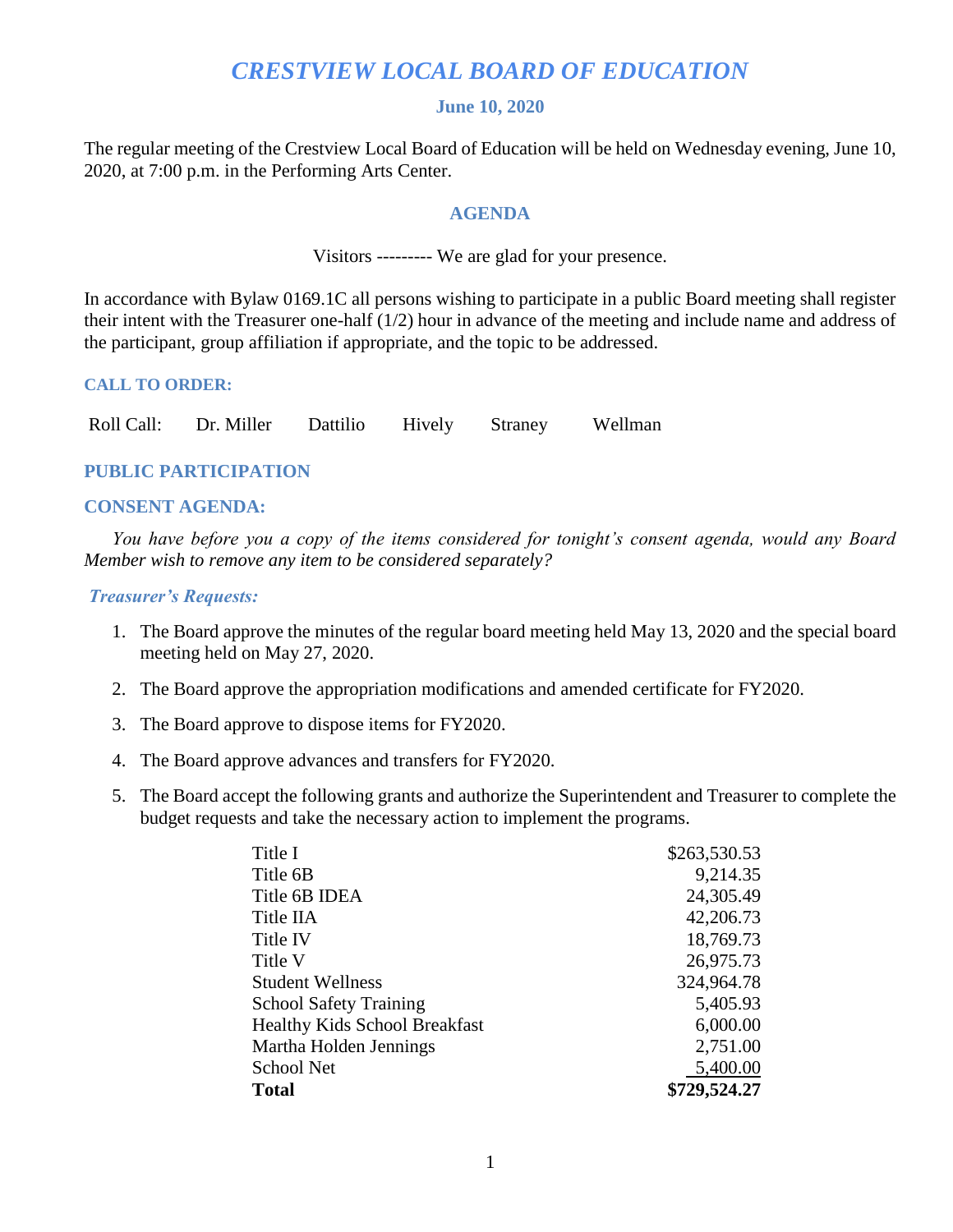6. The Board approve Temporary Appropriations for FY2021 as prepared and presented by the Treasurer as follows:

| General Fund                             | \$4,000,000.00 |
|------------------------------------------|----------------|
| <b>Bond Retirement Fund</b>              | 100,000.00     |
| Permanent Improvement Fund               | 700,000.00     |
| <b>Building Fund</b>                     | 300,000.00     |
| Lunchroom                                | 200,000.00     |
| 007 Special Trust Funds                  | 4,000.00       |
| <b>Public School Support Funds</b>       | 40,000.00      |
| Self Insurance Fund                      | 500,000.00     |
| Athletics                                | 75,000.00      |
| M.S. Library Enrichment                  | 2,000.00       |
| E.S. Library Enrichment                  | 2,000.00       |
| <b>Computer Supply Fund</b>              | 10,000.00      |
| $451 - One-Net$                          | 2,500.00       |
| 467 – Student Wellness                   | 200,000.00     |
| 507 – Elementary & Secondary Relief Fund | 100,000.00     |
| $572 -$ Title I                          | 70,000.00      |
| $590 -$ Title II A                       | 18,000.00      |
| <b>Total All Funds</b>                   | \$6,323,500.00 |
|                                          |                |

# *Superintendent's Requests:*

- 1. The Board approve to adopt the Administration Handbook as presented effective July 1, 2020.
- 2. The Board approve to adopt the Central Office Handbook as presented effective July 1, 2020.
- 3. The Board approve the following nonteaching personnel to be granted a two (2) year limited contract for the 2020-21 and 2021-22 school years according to wage rate for the assignment designated; all required reports are on file:

| Evan Gottschalk – Technology Assistant<br>Nicole Price – Cafeteria Cook | Holly Price – Cafeteria Server<br>Stefanie Buhecker – District Secretary |
|-------------------------------------------------------------------------|--------------------------------------------------------------------------|
| Deborah McEwen – Cafeteria Server                                       | Liza Berger – Health Assistant                                           |
| Jamie Schultz – Cafeteria Server                                        | Melissa Fieldhouse $-3$ hour bus driver                                  |

4. The Board approve the following nonteaching personnel to be granted a one (1) year limited contract for the 2020-21 school year according to wage rate for the assignment designated; all required reports are on file:

Myra Buck – Elementary School Activity Funds Cashier Hollee Gates – Middle School Activity Funds Cashier Deborah Walker – High School Activity Funds Cashier

- 5. The Board approve the 2020-21 dues to The Ohio Coalition for Equity & Adequacy of School Funding in the amount of \$2432.00.
- 6. The Board grant permission to ACCESS the authority to install, operate, maintain, repair and replace network equipment in each school building.
- 7. The Board accepts the retirement resignation of Alice Haldiman, bus driver, effective at the end of 2019- 20 school year.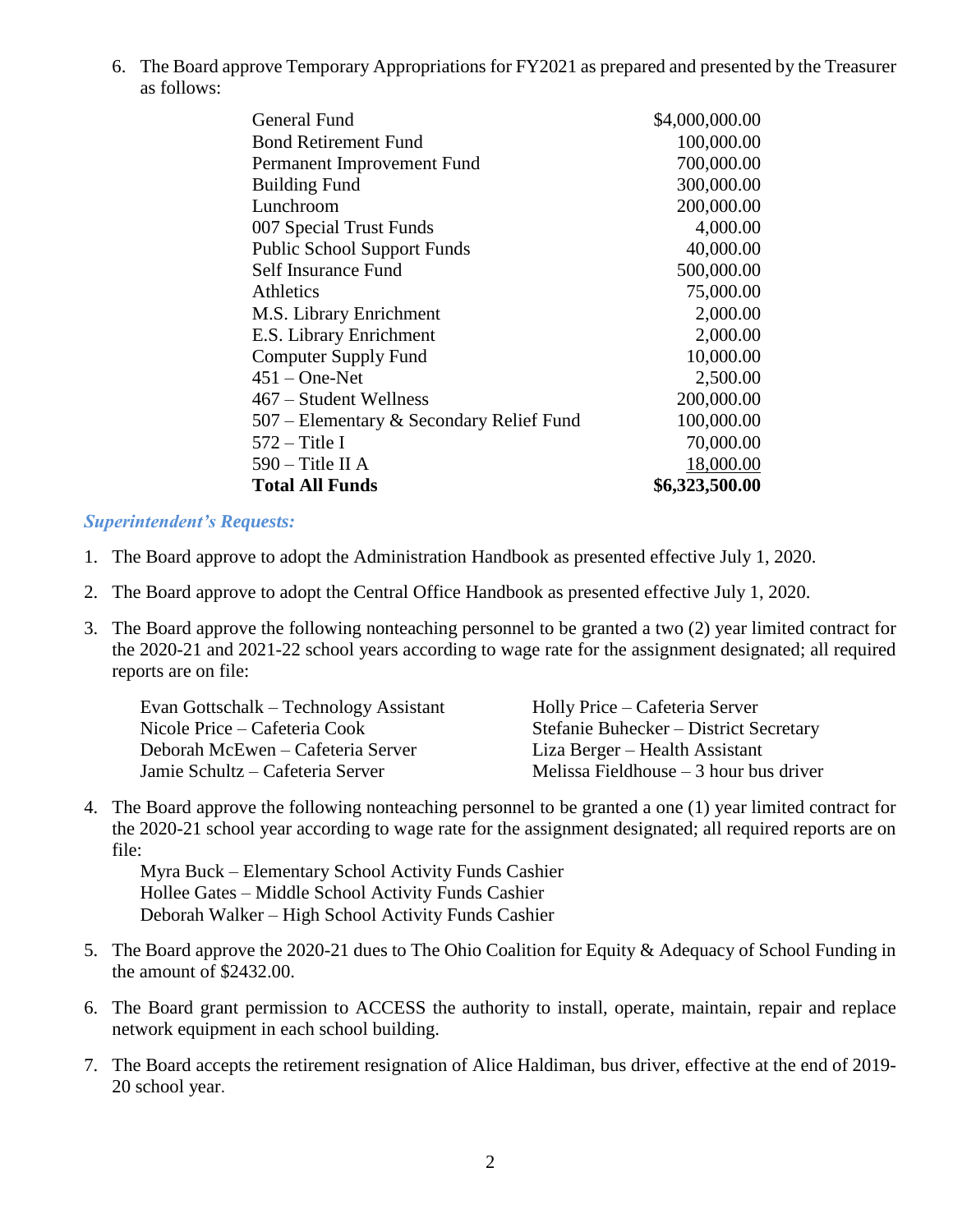- 8. The Board grant maternity leave as requested by Stephanie Stewart, Crestview Middle School Teacher, effective August 20, 2020 through November 6, 2020.
- 9. The Board approve the following non-teaching personnel be placed on the approved substitute list for the remaining of the 2019-20 and for the 2020-21 school year, substitute basis only, according to wage rate for the assignment designated; all required reports are on file:

### *Custodian*: Cameron Poynter

# **END of CONSENT AGENDA**

Recommend the Board approve the consent agenda as presented:

|  | Moved by _____, second by _____ to approve consent agenda. Vote yes: ___, ___, ___, ___, ___. Vote no: |  |  |
|--|--------------------------------------------------------------------------------------------------------|--|--|
|  | Absent: Motion carried . Failed                                                                        |  |  |

*Treasurer's Requests/Recommendations not included in Consent Agenda:*

1. Recommend: The Board approve financial reports and investments as prepared and presented.

Moved by \_\_\_\_, second by \_\_\_\_. Vote yes: \_\_\_\_, \_\_\_\_, \_\_\_\_, \_\_\_\_, \_\_\_\_. Vote no: \_\_\_\_, \_\_\_\_, \_\_\_\_, \_\_\_, \_\_\_\_. Absent: \_\_\_\_, \_\_\_\_. Motion carried \_\_\_\_\_. Failed \_\_\_\_.

2. Recommend: The Board approve the authorization of the Treasurer to make Advances/Transfers/Expenditure adjustments and/or appropriation modification as required to close fiscal year 2020 with transactions to be reported at the regular board meeting in July 2020. Furthermore, allow the Treasurer to amend appropriations not to exceed the last Amended Certificate of Estimated Resources and bring them to legal requirements.

 Moved by \_\_\_\_, second by \_\_\_\_. Vote yes: \_\_\_\_, \_\_\_\_, \_\_\_\_, \_\_\_\_, \_\_\_\_. Vote no: \_\_\_\_, \_\_\_\_, \_\_\_\_, \_\_\_, \_\_\_\_\_. Absent: \_\_\_\_\_, \_\_\_\_\_. Motion carried \_\_\_\_\_\_. Failed \_\_\_\_\_.

3. Recommend: The Board approve a resolution to establish Fund #507 Elementary and Secondary School Emergency Relief Fund and Fund #508 Governor's Emergency Education Relief Fund.

Moved by  $\underline{\hspace{1cm}}$ , second by  $\underline{\hspace{1cm}}$ . Vote yes:  $\underline{\hspace{1cm}}$ ,  $\underline{\hspace{1cm}}$ ,  $\underline{\hspace{1cm}}$ ,  $\underline{\hspace{1cm}}$ ,  $\underline{\hspace{1cm}}$ ,  $\underline{\hspace{1cm}}$ ,  $\underline{\hspace{1cm}}$ . Vote no:  $\underline{\hspace{1cm}}$ ,  $\underline{\hspace{1cm}}$ ,  $\underline{\hspace{1cm}}$ ,  $\underline{\hspace{1cm}}$ , \_\_\_, \_\_\_\_\_. Absent: \_\_\_\_\_, \_\_\_\_\_. Motion carried \_\_\_\_\_\_. Failed \_\_\_\_\_.

4. Recommend: The Board approve payment to Holabird & Root, LLC in the amount of \$60,128.53

Moved by  $\underline{\hspace{1cm}}$ , second by  $\underline{\hspace{1cm}}$ . Vote yes:  $\underline{\hspace{1cm}}$ ,  $\underline{\hspace{1cm}}$ ,  $\underline{\hspace{1cm}}$ ,  $\underline{\hspace{1cm}}$ ,  $\underline{\hspace{1cm}}$ ,  $\underline{\hspace{1cm}}$ ,  $\underline{\hspace{1cm}}$ . Vote no:  $\underline{\hspace{1cm}}$ ,  $\underline{\hspace{1cm}}$ ,  $\underline{\hspace{1cm}}$ ,  $\underline{\hspace{1cm}}$ , \_\_\_, \_\_\_\_\_. Absent: \_\_\_\_\_, \_\_\_\_\_. Motion carried \_\_\_\_\_\_. Failed \_\_\_\_\_.

- 5. Recommend: The Board accept donations from:
	- a. Andris Baltputnis  $$ 1000.00$  to Turf Campaign Fund b. Jay Radman  $\frac{1}{2}$  38.47 to Turf Campaign Fund c. Mark Rupert \$ 2000.00 to Turf Campaign Fund d. Crestview Alumni  $$5000.00$  to Turf Campaign Fund e. Rick & Tracy Whitacre \$ 1000.00 for Baseball Concession Stand

Moved by \_\_\_\_, second by \_\_\_\_. Vote yes: \_\_\_\_, \_\_\_\_, \_\_\_\_, \_\_\_\_, \_\_\_\_, Vote no: \_\_\_\_, \_\_\_\_, \_\_\_\_, \_\_\_, \_\_\_\_. Absent: \_\_\_\_, \_\_\_\_. Motion carried \_\_\_\_\_. Failed \_\_\_\_\_.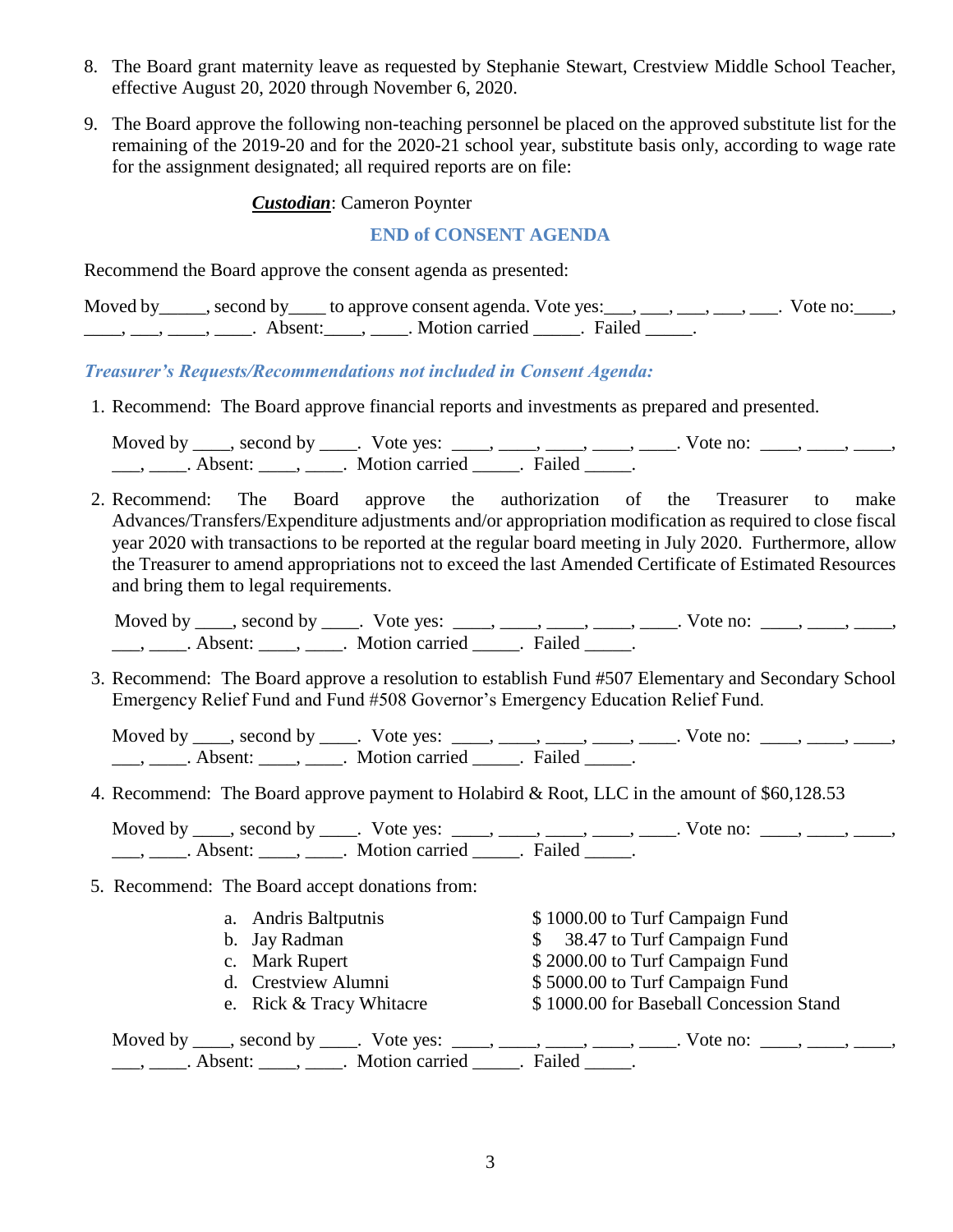6. The Board approve a resolution to renew with Holloway Insurance for the property, fleet and liability insurance as recommended by Charlene A. Mercure, Treasurer, effective July 1, 2020 through July 1, 2021 in the total amount of \$48,988.00.

Moved by \_\_\_\_, second by \_\_\_\_. Vote yes: \_\_\_, \_\_\_\_, \_\_\_\_, \_\_\_\_, \_\_\_. Vote no:  $\_\_\_\_\_\_\_$ \_\_\_\_\_\_, \_\_\_\_\_\_. Absent: \_\_\_\_\_\_, \_\_\_\_\_\_. Motion carried \_\_\_\_\_\_. Failed \_\_\_\_\_.

7. Recommend: The Board approve the following resolution to approve participation in the OME-RESA Cooperative Purchasing Program:

#### **DECLARING AN INTENT TO COOPERATE WITH OME-RESA ITC TO CONTINUE COOPERATIVE SERVICES FOR FY2021**

**WHEREAS,** OME-RESA ITC, being organized as a Council of Governments under Chapter 167 of the Ohio Revised Code, hereby offers services to educational and government entities of Ohio;

**WHEREAS,** these services are of a cooperative nature; and

**WHEREAS,** specific services are identified by a checkmark and are provided through a contract between OME-RESA and the school system identified below:

#### **OME-RESA Cooperative Purchasing Program – School district fees waived with return of signed resolution;**

The OME-RESA Cooperative Purchasing Encompasses AED, Bulbs and Ballasts, Carpet Tile, Classroom Supplies, Copy Paper, Custodial Supplies, Food, Library Discounts, Media Technology, Medical Supplies, Office Supplies, School Buses, Transportation Supplies, Utility Aggregation, Workers Compensation and more based on district needs. Membership in this service allows districts to utilize pricing from OCEPC and AEPA bids.

Moved by \_\_\_\_, second by \_\_\_\_. Vote yes: \_\_\_, \_\_\_\_, \_\_\_\_, \_\_\_\_, \_\_\_\_. Vote no: \_\_\_\_, \_\_\_\_, \_\_\_\_, \_\_\_\_\_\_\_, \_\_\_\_\_\_. Absent: \_\_\_\_\_\_, \_\_\_\_\_\_. Motion carried \_\_\_\_\_\_. Failed \_\_\_\_\_\_.

# *Board Reports:*

- 1. Career Center Report Mr. Wellman
- 2. Student Achievement Liaison Report Mr. Hively
- 3. Legislative Report Mr. Straney
- 4. Student Board Member Report Mr. McGoogan, Jr.

# *Board Committee Reports:*

| 1. Buildings & Grounds         | Dr. Miller   |
|--------------------------------|--------------|
| 2. Athletic Council            | Mr. Dattilio |
| 3. Personnel                   | Mrs. Wellman |
| 4. Finance Audit               | Mr. Dattilio |
| 5. Policy                      | Mr. Dattilio |
| 6. Communications              | Mrs. Wellman |
| 7. Insurance                   | Dr. Miller   |
| 8. Business Advisory           | Mrs. Wellman |
| <b>Administrative Reports:</b> |              |

# 1. Transportation Mr. Burbick

# **Superintendent's Report:** Mr. Manley

# **Superintendent's Requests/Recommendations not included in Consent Agenda:**

1. Recommend: The Board approve a donation of laptops to members of the Class of 2020 as requested by the students.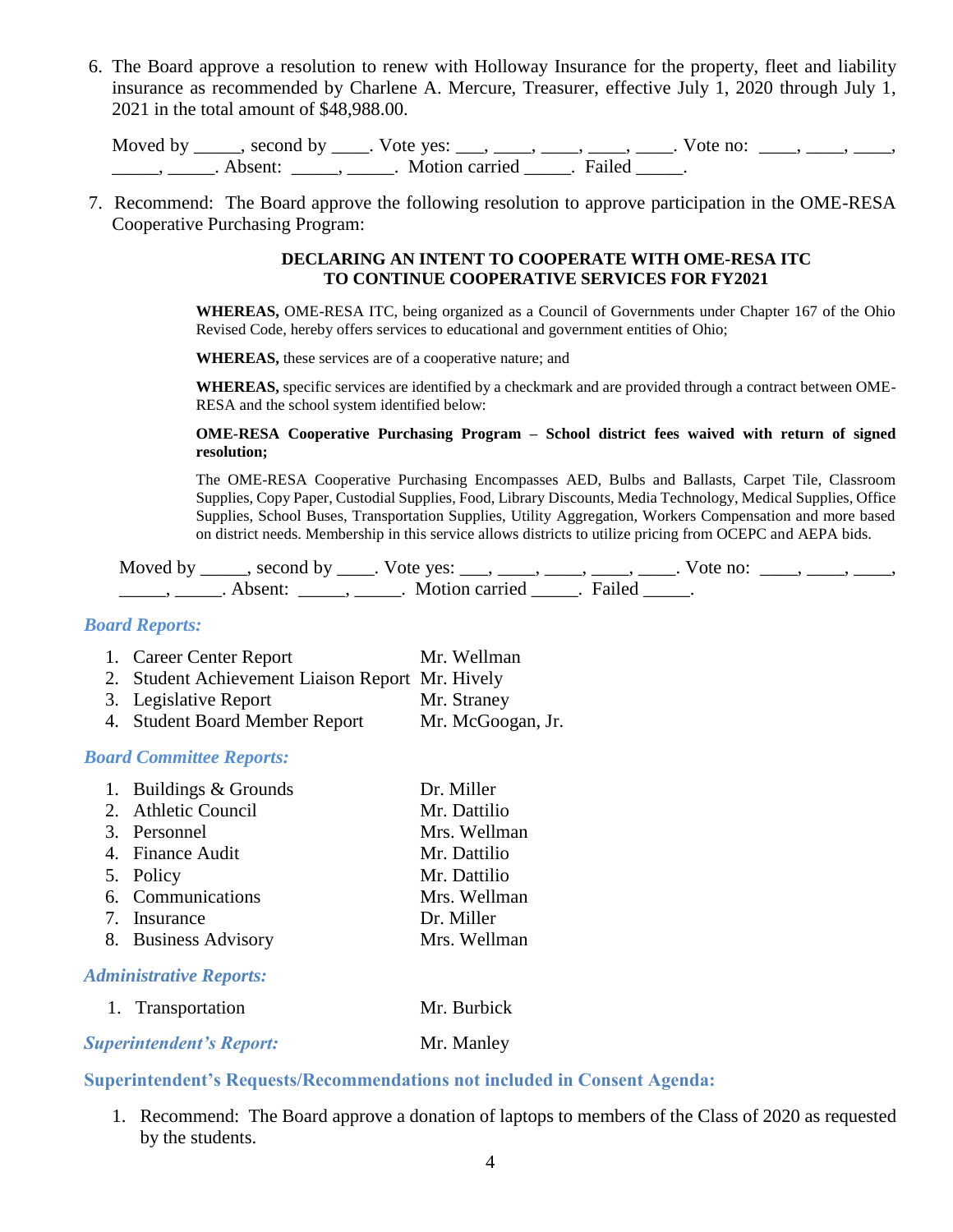| Moved by | second by | Vote yes: |                |        | Vote no: |  |
|----------|-----------|-----------|----------------|--------|----------|--|
|          |           | Absent:   | Motion carried | Failed |          |  |

2. Recommend: The Board adopt the following Board Policies/Bylaws which were presented for review at the May 13, 2020 board meeting:

| <b>Policy/Bylaw Number</b> | <b>Description</b>                                                                                                                                                       | <b>New/Revised/Replacement</b> |
|----------------------------|--------------------------------------------------------------------------------------------------------------------------------------------------------------------------|--------------------------------|
| 1520                       | <b>Employment of Administrators</b>                                                                                                                                      | Revised                        |
| 2464                       | Gifted Education and Identification                                                                                                                                      | Revised                        |
| 3120                       | <b>Employment of Professional Staff</b>                                                                                                                                  | Revised                        |
| 3120.04                    | <b>Employment of Substitutes</b>                                                                                                                                         | Revised                        |
| 3120.05                    | Employment of Personnel in Summer School and                                                                                                                             |                                |
|                            | <b>Adult Education Programs</b>                                                                                                                                          | Revised                        |
| 3120.08                    | <b>Employment of Personnel Co-Curricular Activities</b>                                                                                                                  | Revised                        |
| 3220                       | <b>Standards-based Teacher Evaluation</b>                                                                                                                                | Revised                        |
| 4120                       | <b>Employment of Classified Staff</b>                                                                                                                                    | Revised                        |
| 4120.08                    | Employment of Personnel for Extra-Curricular Activities                                                                                                                  | Revised                        |
| 4162                       | Drug & Alcohol Testing of CDL License Holders & Other                                                                                                                    |                                |
|                            | Employees who perform Safety-Sensitive Functions                                                                                                                         | Revised                        |
| 5460                       | <b>Graduation Requirements</b>                                                                                                                                           | Revised                        |
| 5460.02                    | Students At-Risk of Not Qualifying for a High School                                                                                                                     |                                |
|                            | Diploma                                                                                                                                                                  | <b>New</b>                     |
| 6107                       | Authorization to Accept & Distribute Electronic Records                                                                                                                  |                                |
|                            | & to Use Electronic Signatures                                                                                                                                           | Revised                        |
|                            |                                                                                                                                                                          |                                |
|                            | Moved by _____, second by _____. Vote yes: _____, _____, _____, _____, ______. Vote no:<br>____, _____, _____, Absent: _____, _____. Motion carried _____. Failed _____. |                                |

3. Recommend: The Board appoint Chloe Downey as student representative to the Board of Education for the term of July, 2020 through June, 2021.

Moved by  $\_\_\_\_$ , second by  $\_\_\_\_$ . Vote yes:  $\_\_\_\_\_\_\_\_\_\_\_\_\_\_\_\_\_\_\_\_$   $\_\_\_\_\_\_\_\_\_\_\_\_\_$  Vote no:  $\_\_\_\_\_\$ \_\_\_\_\_\_\_, \_\_\_\_\_\_, \_\_\_\_\_\_\_. Absent: \_\_\_\_\_\_, \_\_\_\_\_\_. Motion carried \_\_\_\_\_\_. Failed \_\_\_\_\_.

4. Recommend: The Board approve contract with the Columbiana County Educational Service Center to participate in the Project Inspire for the 2020-21 school year at a cost not to exceed \$17,632.00.

Moved by  $\_\_\_\_$ , second by  $\_\_\_\_$ . Vote yes:  $\_\_\_\_\_\_\_\_\_\_\_\_\_\_$ ,  $\_\_\_\_\_\_\_\_\_\_\_\_\_\_\_\_$ . Vote no:  $\_\_\_\_\_\_\$  $\frac{1}{\sqrt{2}}$  and  $\frac{1}{\sqrt{2}}$  and  $\frac{1}{\sqrt{2}}$  and  $\frac{1}{\sqrt{2}}$  and  $\frac{1}{\sqrt{2}}$  and  $\frac{1}{\sqrt{2}}$  and  $\frac{1}{\sqrt{2}}$  and  $\frac{1}{\sqrt{2}}$  and  $\frac{1}{\sqrt{2}}$  and  $\frac{1}{\sqrt{2}}$  and  $\frac{1}{\sqrt{2}}$  and  $\frac{1}{\sqrt{2}}$  and  $\frac{1}{\sqrt{2}}$  and

5. Recommend: The Board approve Memorandum of Understanding #4 with CEA for the 2018-21 negotiated CEA agreement.

#### **MEMORANDUM OF UNDERSTANDING**

This Memorandum of Understanding ("MOU") is entered into by and between the Crestview Local School District Board of Education ("Board") and the Crestview Education Association ("Association"), collectively known as "the Parties," on this 10th day of June 2020 in order to address certain matters between them.

**WHEREAS**, the Board and the Association are parties to a collective bargaining agreement for the period of September 1, 2018 through August 31, 2021 ("Master Agreement"); and

WHEREAS, Article VI, Section J – Supplemental Positions (Coaching Only) and Appendix C – Crestview Local School District Supplemental Salary Index Schedule of the Negotiated Agreement establishes terms and conditions relative to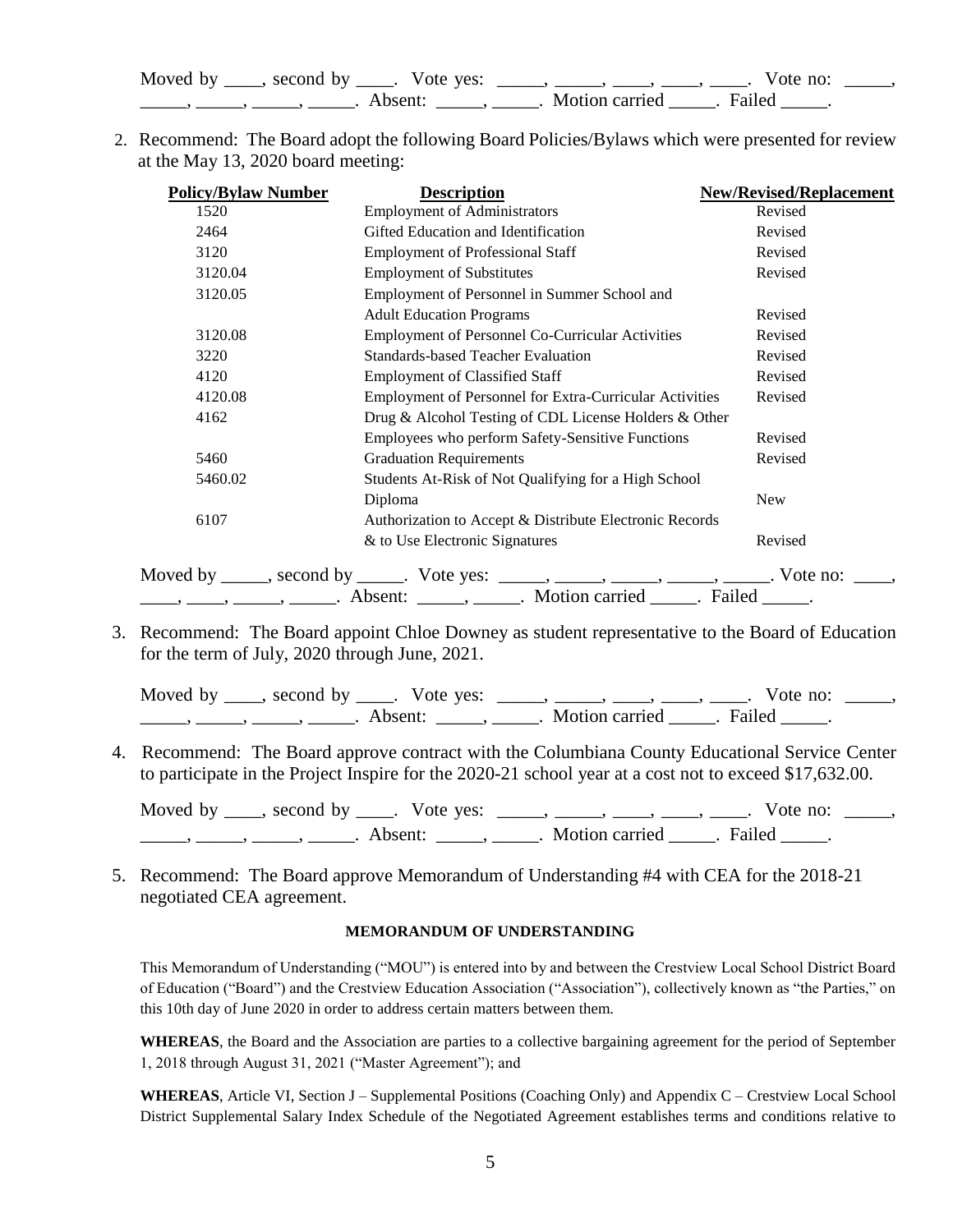supplemental contracts, including terms governing the compensation of individuals who hold such coaching contracts under the Negotiated Agreement; and

**WHEREAS**, the Governor of Ohio ordered that, due to the outbreak and spread of coronavirus (COVID-19), schools in the State of Ohio will be closed to students for the remainder of the 2019-2020 school year; and

**WHEREAS**, at this time, it is unclear whether school buildings and facilities will officially reopen for the 2020-2021 school year leaving undetermined the ability to fully perform supplemental contract duties; and

**WHEREAS**, with respect to athletics, while the Governor has given permission for schools to begin skills training for student athletes, it is further unclear as to the status of sports for the 2020-2021 school year; and

**WHEREAS**, in recognition of the unique circumstances as a result of the COVID-19 pandemic and given this uncertainty, the Board wishes to outline compensation terms in accordance with this MOU for bargaining unit members covered by the Negotiated Agreement who are performing activities in anticipation of the 2020-2021 school year or those who have supplemental contract duties for the 2020-2021 school year; and

**NOW THEREFORE**, the Parties hereby agree as follows for coaches due to (COVID-19) for the 2020 – 2021 school year:

- 1. Individuals who work at least one (1) day of pre-season conditioning will be paid at twenty-five percent (25%) of their total supplemental salary due to a pandemic disruption.
- 2. Individuals who work at least one (1) day between the first day of official practice and up to the first official game will receive an additional twenty-five percent (25%) of their total supplemental salary due to a pandemic disruption.
- 3. Individuals who perform coaching duties at least one (1) official game and of the official season will receive an additional fifty percent (50%) of their total supplemental salary due to a pandemic disruption.
- 4. This MOU shall prevail over any contrary provision in the Negotiated Agreement or any successor agreement. To the extent that any provision in the Negotiated Agreement or successor agreement has changed under this MOU, all other provisions in the Negotiated Agreement or successor agreement shall remain in full force and effect as written.
- 5. This MOU shall set no precedent in any other matter between the Parties, now or in the future, and shall not be referred to by any party in any other matter unrelated to this MOU or in regard to any other employee.
- 6. This MOU constitutes the entire agreement between the Board and the Association regarding the issues outlined herein. There are no other written or verbal agreements, understandings or arrangements between the Parties regarding the issues outlined herein. Any amendment to this MOU must be reduced to writing and signed by the Parties.

**WHEREFORE**, the undersigned have executed this Memorandum of Understanding as of the date set forth above with full authority to bind the parties hereto.

Moved by \_\_\_\_, second by \_\_\_\_. Vote yes: \_\_\_, \_\_\_\_, \_\_\_\_, \_\_\_\_, \_\_\_. Vote no: \_\_\_, \_\_\_, \_\_\_\_\_, \_\_\_\_\_\_, Absent: \_\_\_\_\_, \_\_\_\_\_. Motion carried \_\_\_\_\_. Failed \_\_\_\_\_.

6. The Board grant supplemental contracts to the following certificated personnel for the 2020-21 school year as per salary schedule for the assignment designated: all required reports are on file:

> Dominic Perry – CHS Varsity Assistant Football Coach Tobin Bacon – CMS Head Football Coach Kory Whitacre – CMS Assistant Football Coach Matthew Evans - CMS Assistant Football Coach Sarah Finch – CHS Varsity Assistant Volleyball Coach Diane Campbell – CMS 8<sup>th</sup> grade Volleyball Coach Barry Kimpel – CHS Varsity Girls Head Soccer Coach

Moved by \_\_\_\_, second by \_\_\_\_. Vote yes: \_\_\_, \_\_\_\_, \_\_\_\_, \_\_\_\_, \_\_\_. Vote no: \_\_\_, \_\_\_, \_\_\_\_\_, \_\_\_\_\_\_, Absent: \_\_\_\_\_, \_\_\_\_\_. Motion carried \_\_\_\_\_. Failed \_\_\_\_\_.